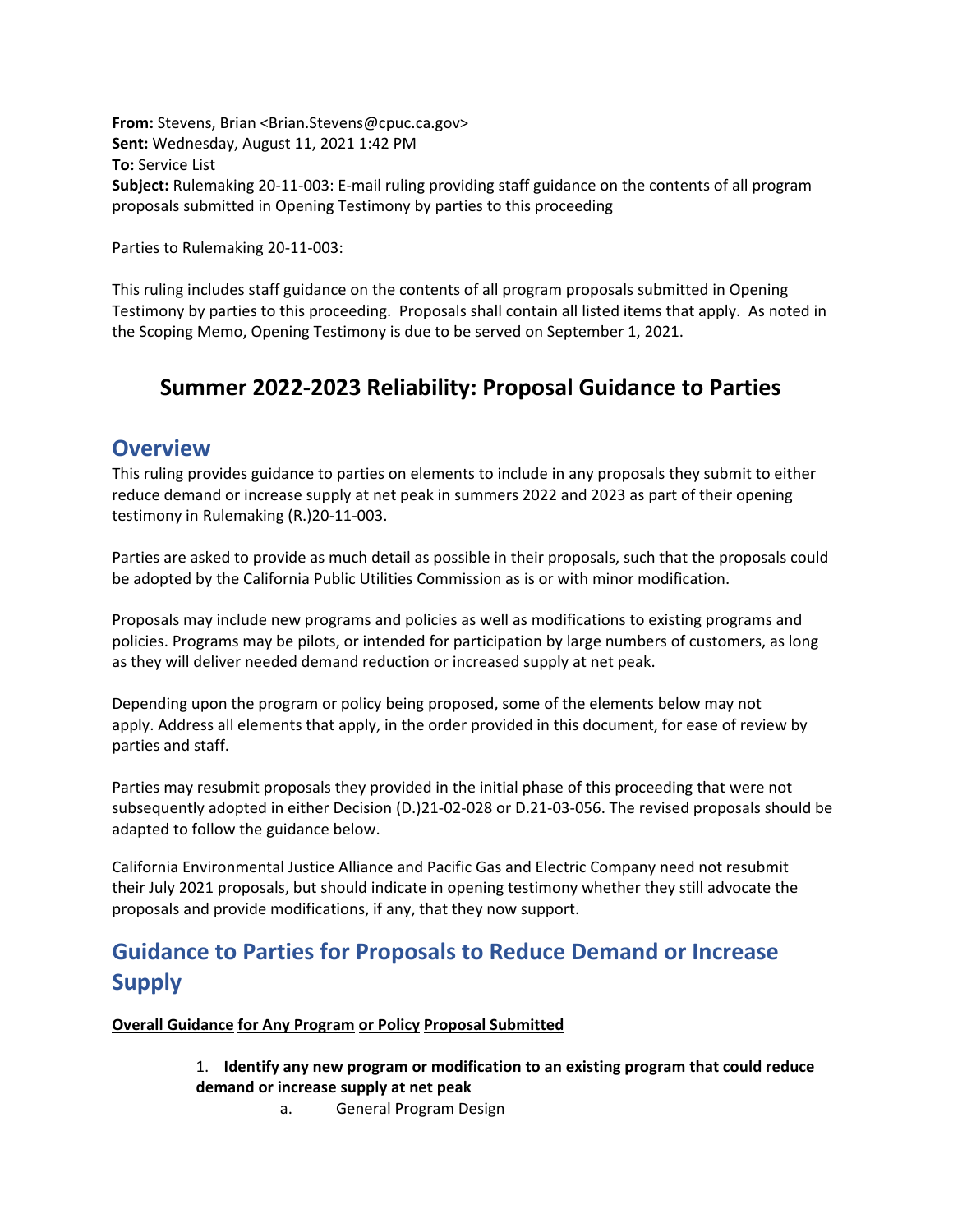i.Program trigger

ii.Demonstration that program will deliver benefits during net peak

iii.Program performance requirements

iv.Compensation structure

v.Program eligibility and enrollment

vi.Measurement and verification, if needed

b. Program Administration (including who would administer the program)

c. Program marketing, outreach and education

d. Program budget, including breakouts for administrative costs, marketing, evaluation, and breakouts for startup costs, incentive payments (if applicable), and ongoing program administration

e. Implementation timeline (must demonstrate program can be designed and fully implemented such that it can deliver demand reduction or increase supply at net peak for June 2022, and if not on this timeline, why the proposed timeline still provides benefit in addressing the summer net peak reliability need)

f. Program duration

g. Estimated megawatt contribution/load impact (including whether load impact will reduce the demand at net peak hours, and whether and how much the load impact may reduce the impact of any existing programs)

h. Potential interaction with other existing programs (i.e., dual participation issues)

i. Prior similar program experience in California or elsewhere

j. Program funding and cost recovery mechanisms

k. Potential risks of proposal (e.g., delay, lack of participation,

low megawatt contribution, etc.) with discussion of each potential risk

2. **Identify any new policy or modification to an existing policy that could reduce demand or increase supply at net peak** (for example a rule, regulation, incentive, penalty)

a. Duration – temporary or permanent

b. Justification or demonstration that policy will support the delivery of reliability benefits during net peak

c. Estimate of policy's impact (megawatts)

d. Implementation requirements, including whether other state agencies or CAISO must approve

e. Potential risk of proposal

f. Statutory and/or regulatory justification and history (especially if recommendation is to change an existing policy)

#### 3. **Procurement mechanisms/Resources not previously accepted in this proceeding**

a. Proposals for programs, procurement mechanisms, or resources not authorized in the previous decisions in this proceeding, with additional details that address any related concerns (proposals should also include any applicable details identified in section 1 above).

It is so ruled.